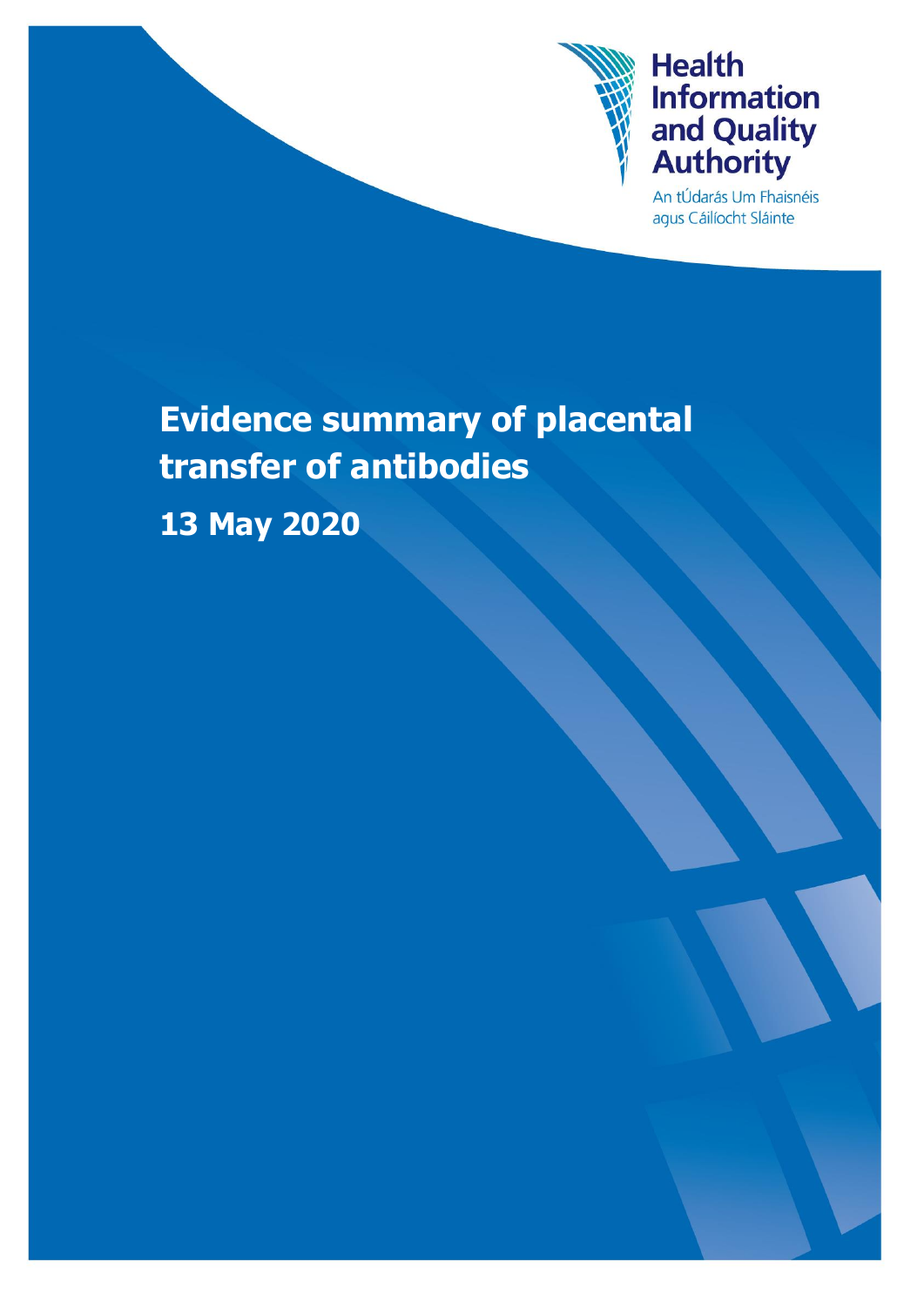### **Evidence summary for placental transfer of antibodies**

#### **Key points**

- In total, four studies were identified; two studies included pregnant women with laboratory-confirmed SARS-CoV-2, and one study each with laboratoryconfirmed MERS-CoV and SARS-CoV-1.
- Thirteen unique maternal and neonatal pairs were included.
- All included newborn infants tested negative for the presence of laboratoryconfirmed coronavirus spectrum infections based on reverse-transcription polymerase chain reaction (RT-PCR) tests of nasopharyngeal or throat swabs.
- Twelve out of 13 newborns had detectable elevated coronavirus-specific antibody levels reported at birth or in the following days. The possibility of cross-reactivity with other respiratory pathogens cannot be ruled out, neither can the possibility of false positives from antibody tests.
- Not all studies included antibody testing of amniotic fluid or placenta. Therefore, the passive transfer of antibodies from mother to infant cannot be confirmed.
- Elevated neonatal immunoglobulin M (IgM) antibody levels reported in two studies, may be suggestive of infection in utero since IgM does not cross the placenta. However, it could potentially be attributable to placental pathology or laboratory error, therefore these results should be interpreted with caution.
- It is unclear if the antibody levels reported in these neonates are sufficiently high enough to achieve immunity.

### **Introduction**

The Health Information and Quality Authority (HIQA) has developed a series of 'Evidence Summaries' to assist the Clinical Expert Advisory Group (EAG) in supporting the National Public Health Emergency Team (NPHET), as well as those developing infection prevention and control guidance in their response to COVID-19. These summaries are based on specific research questions. This evidence summary was developed to address the following research question: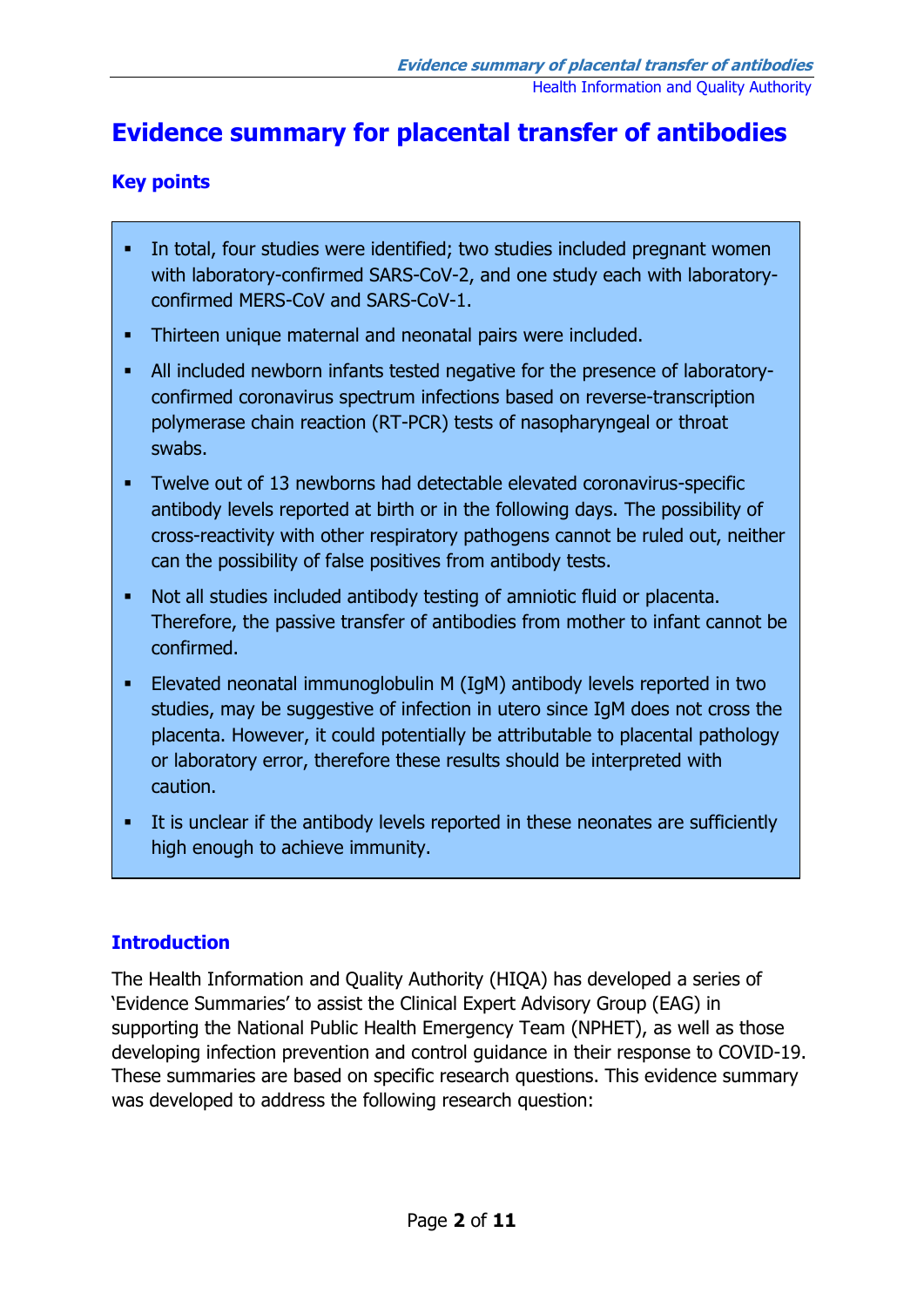#### **"Is there evidence for placental transfer of antibodies from infected mothers that confers immunity in the newborn in coronavirus spectrum infections?"**

The processes as outlined in HIQA's protocol, available on www.hiqa.ie, were followed. Below is the summary of all relevant studies from 1 January 2000 until 23 April 2020.

#### **Results**

Five studies were identified, three case series $(1-3)$  and two case reports. $(4, 5)$  Two studies were from mainland China,  $(3, 4)$  two from Hong Kong,  $(1, 2)$  and one from South Korea.(5) While not explicitly referenced, it is highly likely that the two case series from Hong Kong $(1, 2)$  are reporting on the same five cases, given the similarity of demographic characteristics (see Table 1). Consequently, they are not presented as unique studies in the following results. Overall, 13 unique maternal and neonatal pairs were included. Mothers ranged in age from 27 to 39 years of age. Two studies included pregnant women with laboratory-confirmed SARS-CoV-2, $(3, 4)$  the virus that causes COVID-19. One study included pregnant women with laboratory-confirmed MERS-CoV<sub>,</sub><sup>(5)</sup> which causes Middle East respiratory syndrome (MERS) and the remaining study included pregnant women  $SARS-CoV-1$ ,  $(1, 2)$  the virus that causes Severe Acute Respiratory Syndrome (SARS).

#### Neonatal laboratory-confirmed coronavirus

Across all included studies, all 13 neonates tested negative for the presence of laboratory-confirmed coronavirus based on reverse-transcription polymerase chain reaction (RT-PCR) tests of nasopharyngeal or throat swabs.<sup>(1-5)</sup> Samples were collected for testing at time of birth<sup>(3, 4)</sup> or in the days and weeks following birth.<sup>(1, 2, 5)</sup>

### Placental transfer of coronavirus spectrum infection antibodies

Three original studies reported the presence of antibodies to coronaviruses in neonatal samples.<sup>(1-4)</sup> Two of these studies comprised mothers with laboratoryconfirmed SARS-CoV-2 (n=7) all of whom had detectable anti-SARS-CoV-2 antibodies. $(3, 4)$ 

In a case series of six women with SARS-CoV-2, virus-specific antibodies were detected in blood sera samples of all six newborns at birth. However, four of the six infants had virus-specific immunoglobulin M (IgM) concentrations below the threshold for a positive result  $(<10$  AU/mL).<sup>(3)</sup> Immunoglobulin G (IgG) antibody levels were higher than the reference value in five neonates. No testing of cord blood or amniotic fluid was performed. Delivery was by caesarean section in all cases. All mothers wore face masks, and all medical staff wore protective suits and double masks. The infants were isolated from their mothers immediately after delivery.(3) In a case report of a mother with SARS-CoV-2 from China, the neonate had a SARS-CoV-2 IgG level of 140.32 AU/mL and an IgM level of 45.83 AU/mL two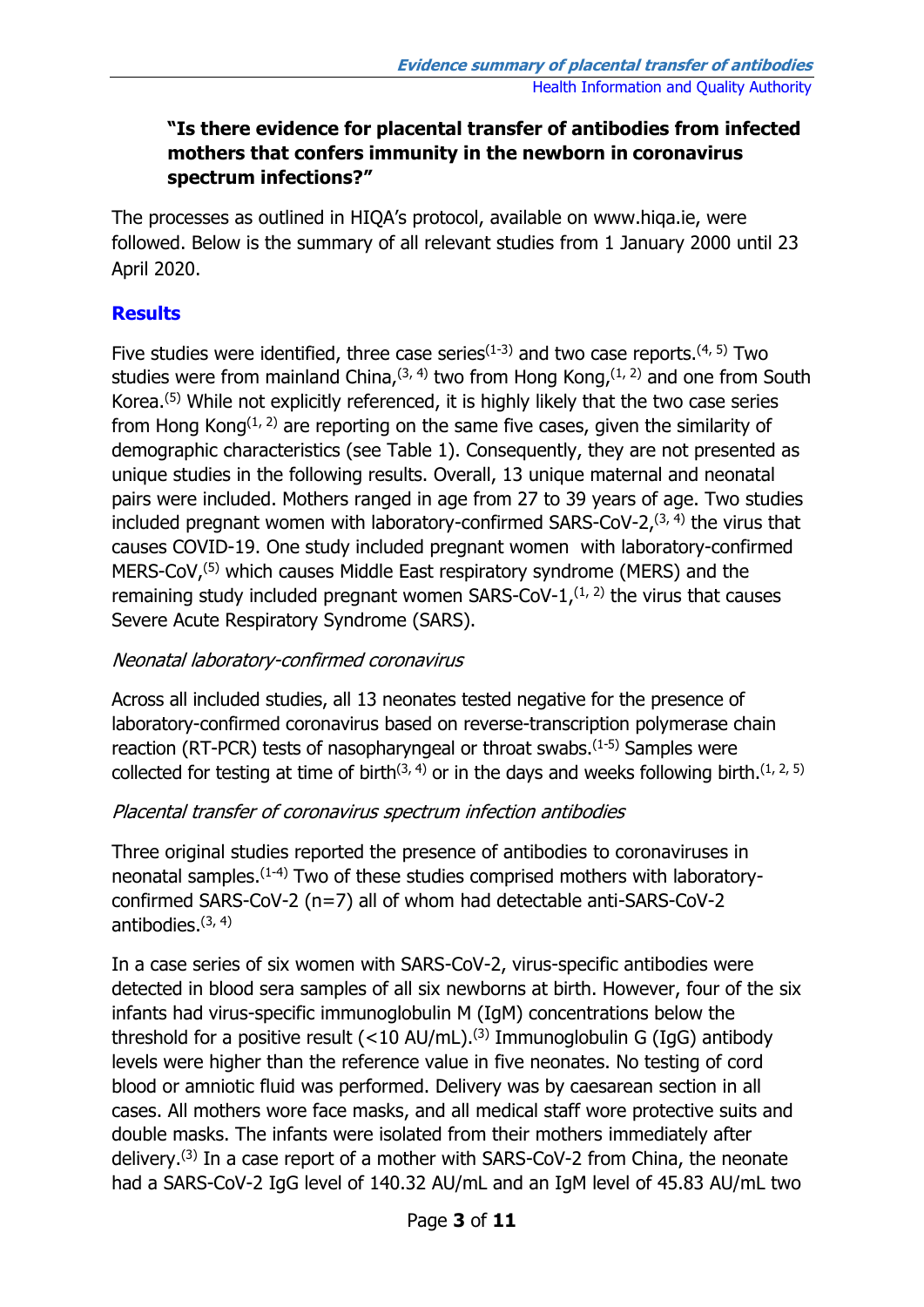hours after birth.<sup>(4)</sup> No testing of amniotic fluid or placenta was performed. Delivery was by caesarean section in a negative-pressure isolation room. The mother wore an N95 face mask and did not hold the infant.<sup>(4)</sup> The time between the mother's diagnosis of COVID-19 to delivery was 23 days.

In a case series from Hong Kong of mothers with a laboratory-confirmed diagnosis of SARS-CoV-1, three of the five maternal participants had anti-SARS-CoV-1 antibodies confirmed.<sup> $(1, 2)$ </sup> Four of the five deliveries were by caesarean section. While the authors report that SARS-CoV-1 was not detected using RT-PCR in any of the infants, all five infants had detectable anti SARS-CoV-1 antibody titres present at birth.<sup>(1)</sup> No rise in paired serologic (acute and convalescent) titres was found. RT-PCRs and viral cultures of cord blood and placenta tissues were all negative for SARS-CoV-1. The class of antibody detected was not specified as a test detecting a mixture of IgM and IgG was used. It is not stated whether the levels found were sufficient to provide clinical protection.  $(1, 2)$  Duration from diagnosis of SARS to delivery ranged from 0 to seven weeks.

In the remaining case report of a mother with MERS-CoV from South Korea, anti-MERS-CoV IgG, but not IgM and IgA, was detected (weakly) in the mother's serum. Antibody tests performed with umbilical cord blood, placenta, and newborn blood were all negative for specific anti-MERS-CoV IgG, IgM, and IgA.<sup>(5)</sup> Delivery was by emergency caesarean and after delivery, the baby was immediately moved to an airborne infection isolation room. The time between the mother's diagnosis of MERS-CoV to delivery was approximately two weeks.

#### **Study quality and quality of the evidence**

The included studies were of low to moderate quality for their design (case series and case reports). The majority of studies had small sample sizes and the identification and selection of cases for inclusion was not always adequately described. Specific details regarding the antibody test (e.g. test type, assay method) were poorly reported across studies, as was the exact timing of the specimen collection.

#### **Discussion and conclusion**

The overall level of evidence is low. The limited number of case reports and case series identified in this review included pregnant women with laboratory-confirmed SARS-CoV-2, MERS-CoV and SARS-CoV-1. Overall, 13 unique maternal and neonatal pairs were included.

Detection of coronavirus spectrum antibodies in newborns was reported. In total, 12 out of 13 newborns had detectable coronavirus-specific antibody levels reported. Seven newborns were delivered to mothers with laboratory-confirmed SARS-CoV-2 and five to mothers infected with SARS-CoV-1. Of note, IgG was only weakly detected in the serum of the mother whose infant tested negative for anti-MERS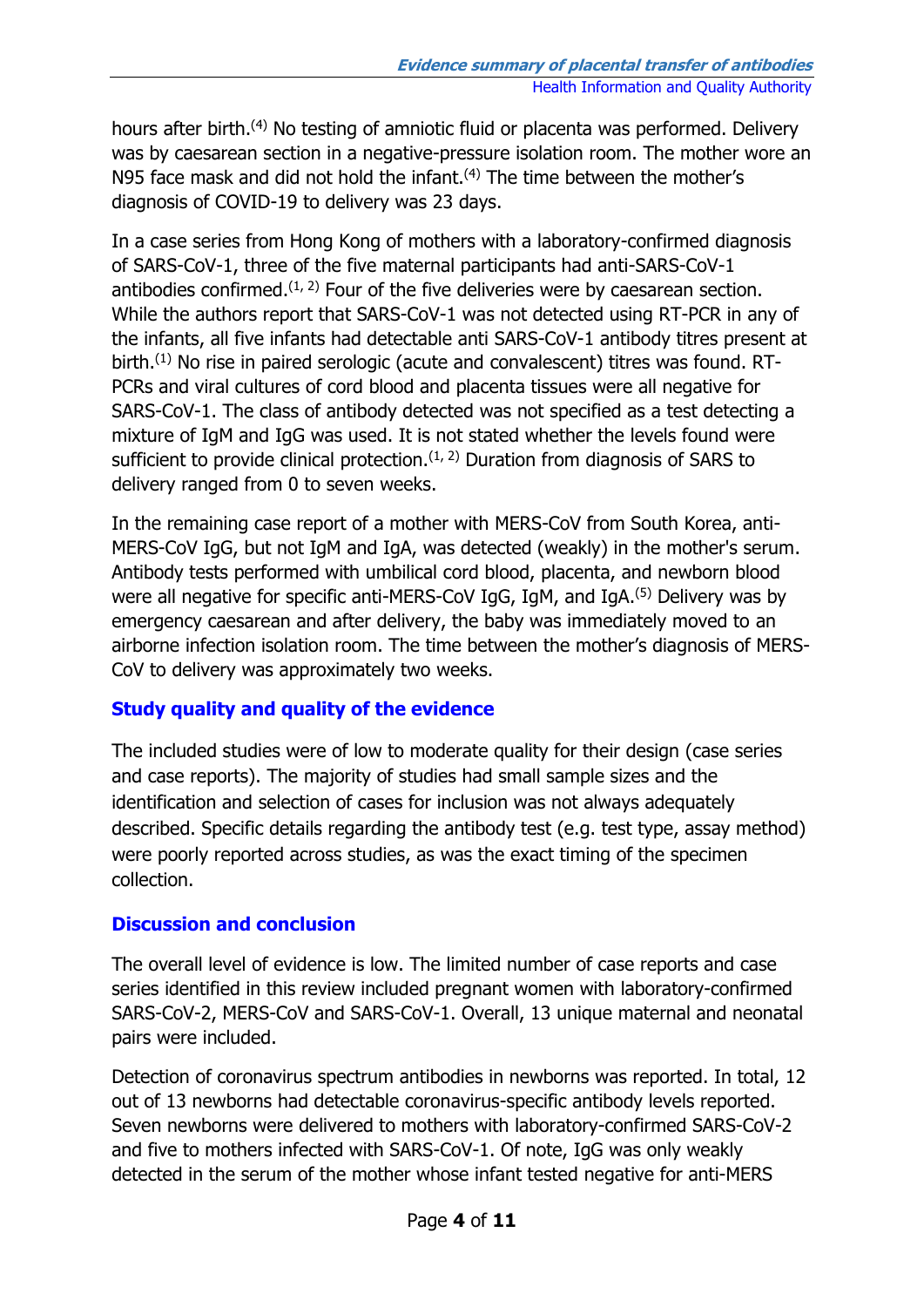antibodies. It is possible that antibodies in the neonatal sample were below the limit of detection of the test.

Although antibodies were present in newborn serum within hours of delivery and at later follow-up in some cases, a lot of uncertainty remains. Firstly, it is unclear if the levels reported are sufficiently high to achieve immunity in the infants, or at what point maternal antibodies in the infant may begin to decline. Secondly, it is unclear if antibodies from coronavirus spectrum-infected mothers were actually transmitted to the foetus during pregnancy. Elevated IgM antibody levels may be suggestive of a neonatal immune response (that is, the body's response against infection) to infection in the womb,  $(3, 4)$  since IgM does not cross the placenta. SARS-CoV-2 or SARS-CoV-1 was not detected by RT-PCR in any of the newborns, although as the duration between onset of maternal illness and delivery was up to seven weeks in some cases, this may have been sufficient time to develop a primary antibody response to the virus and clear the virus in utero. However, it is possible that placental vascular damage or abnormalities could have resulted in the passage of larger substances than normal such as IgM into the foetal circulatory system. Placental assessment would be necessary to rule out the possibility of transfer of maternal IgM antibodies through placental lesions. Zeng et al.<sup>(3)</sup> did not report results of placental assessment in the six women. It is also noted that IgM antibodies usually do not appear until 3 to 7 days after infection,  $(4)$  so it unlikely that elevated IgM levels detected in one newborn 2 hours post-delivery was as a result of infection during birth. Repeated RT-PCR tests for SARS-CoV-2 were only undertaken up to 16 days post birth in one newborn, and for other newborns a single RT-PCR test was taken at birth (SARS-CoV-2) or within the first five weeks of life (SARS-CoV-1). Therefore, it is not known if the infants remained RT-PCR negative. Lastly, studies did not include antibody testing of amniotic fluid, cord blood or placenta. Therefore, the passive transfer of antibodies from mother to infant cannot be confirmed in these studies. A limited number of studies have reported the presence of antibodies in umbilical cord samples, but these were not confirmed in clinical samples from the newborns, so have not been included in this review.  $(6, 7)$ 

SARS-CoV-2 has been shown to demonstrate a high degree of similarity to other common human coronaviruses, many of which occur frequently in early childhood.(8) The possibility of cross-reactivity with these coronaviruses or other common human respiratory pathogens cannot be ruled out; data on cross-reactivity for other infections in infants was not reported in any of the studies. Therefore, a positive result from an antibody test may indicate infection from another coronavirus infection, rather than SARS-CoV-2. Additionally, there is currently no reference antibody test for SARS-CoV-2 so the sensitivity and specificity of the tests used is uncertain. More studies with collection of samples including amniotic fluid, placenta, and umbilical cord and neonatal samples such as serum and clearer reporting of the tests used are required.

Cases of vertical transmission (passage of infection from mother to baby during pregnancy and during the period immediately before and after birth) of coronavirus spectrum infection have not been reported previously in the literature.<sup>(9, 10)</sup> All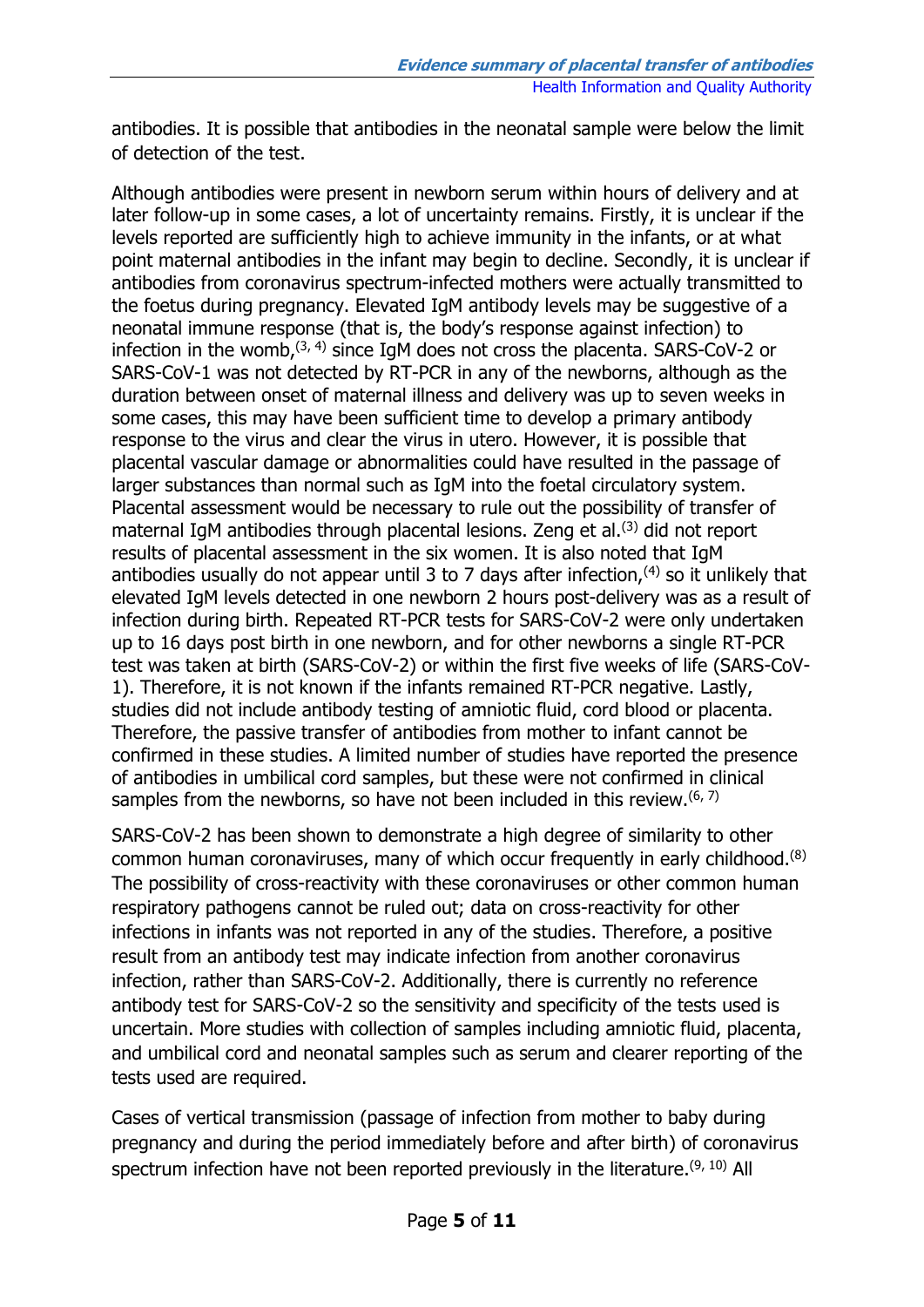included newborns tested negative for the presence of laboratory-confirmed coronavirus spectrum infections based on reverse-transcription polymerase chain reaction (RT-PCR) tests of nose or throat swabs. However, since IgM does not cross the placenta and could represent a neonatal immune response to in utero infection, vertical transmission cannot be ruled out.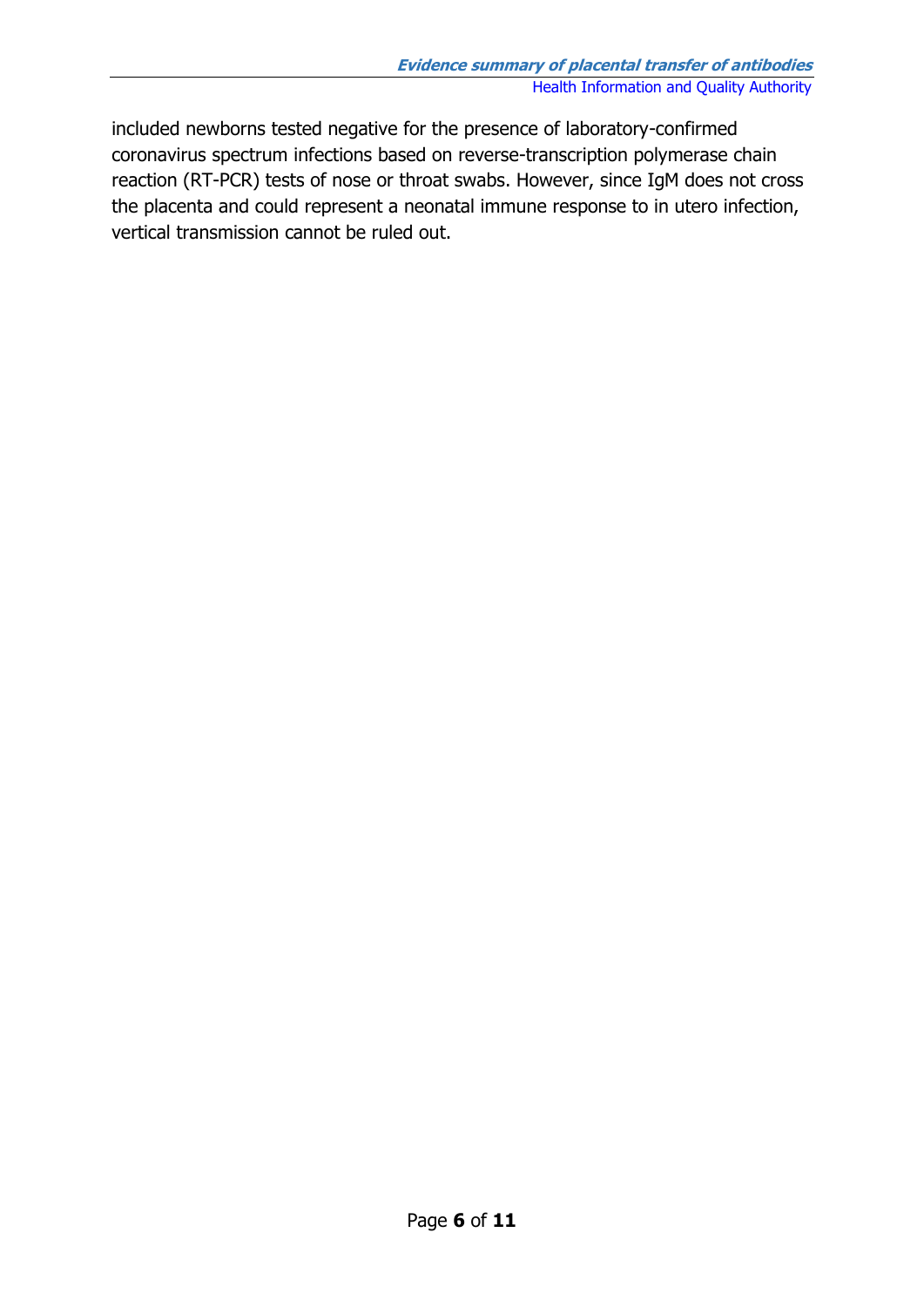| <b>Author</b>                  | <b>Population setting</b>                                              | <b>Test characteristics</b>                                        | <b>Primary outcome results</b>                                                    |
|--------------------------------|------------------------------------------------------------------------|--------------------------------------------------------------------|-----------------------------------------------------------------------------------|
| <b>Country</b>                 | <b>Maternal characteristics</b>                                        |                                                                    |                                                                                   |
| <b>Study design</b>            |                                                                        |                                                                    |                                                                                   |
| Dong (2020) <sup>(4)</sup>     | <b>Population setting:</b><br>1 pregnant female with laboratory-       | <b>Diagnostic Test</b><br>RT-PCR                                   | <b>Coronavirus spectrum infection</b><br>antibodies                               |
| China (Wuhan)                  | confirmed SARS-CoV-2, confirmed                                        |                                                                    | Maternal                                                                          |
| <b>Case report</b>             | at 34 weeks gestation, Renmin<br>Hospital.                             | Sample site(s)<br>Maternal: Nasopharyngeal swab                    | One day prior to delivery:<br>IgG level: 107.89 AU/mL                             |
|                                |                                                                        |                                                                    | IgM level: 279.72 AU/mL                                                           |
| DOI:<br>10.1001/jama.2020.4621 | <b>Maternal demographics:</b><br>Age: 29-year-old                      | Neonate: Nasopharyngeal swab<br>(repeated swabs taken from 2       | Neonate                                                                           |
|                                | Gravidity: primiparous                                                 | hours to 16 days)                                                  | At 2 hours of age:<br>IgG level: 140.32 AU/mL                                     |
|                                | <b>Delivery details</b>                                                | <b>Immunoassay</b>                                                 | IgM level: 45.83 AU/mL                                                            |
|                                | Gestation: 37 weeks                                                    | Assay test type: not reported                                      | <b>Neonatal laboratory-confirmed</b>                                              |
|                                | Mode: caesarean in a negative-                                         | Assay method: not reported                                         | coronavirus (PCR)                                                                 |
|                                | pressure isolation room. The<br>mother wore an N95 mask and did        | Nature of test result: not reported<br>Measure target: IgG and IgM | Negative (from five RT-PCR tests on<br>nasopharyngeal swabs taken from 2 hours to |
|                                | not hold the infant.                                                   | Type of specimen: blood                                            | 16 days).                                                                         |
|                                |                                                                        | Cross-reactivity: Not reported                                     | Pregnancy related material laboratory-                                            |
|                                | <b>Neonate demographics</b><br>Gender: Female                          |                                                                    | confirmed coronavirus (PCR)                                                       |
|                                | Weight: 3,120g                                                         |                                                                    | Not reported                                                                      |
| Jeong (2017) <sup>(5)</sup>    | <b>Population setting:</b>                                             | <b>Diagnostic Test</b>                                             | <b>Coronavirus spectrum infection</b>                                             |
| <b>South Korea</b>             | 1 pregnant female with laboratory-<br>confirmed MERS-CoV, confirmed at | RT- PCR tests                                                      | antibodies<br>Maternal                                                            |
|                                | 35 weeks gestation.                                                    | Sample site(s)                                                     | ELISA (IgG): weakly positive, (0.302)                                             |
| <b>Case report</b>             |                                                                        | Maternal: peripheral blood and                                     | IIFT (IgG): the titre of $1:100$                                                  |
| DOI:                           | <b>Maternal demographics:</b>                                          | nasopharyngeal swab, umbilical                                     | IgM and IgA were not detected through ELISA                                       |
| 10.3346/jkms.2017.32.10.       | Age: 39 years<br>Gravidity: not reported                               | cord blood and placenta                                            | and the PRNT test                                                                 |
| 1717                           |                                                                        | Neonate: Nasopharyngeal swab                                       | Neonate                                                                           |
|                                | <b>Delivery details</b>                                                |                                                                    | ELISA and IIFT both negative                                                      |
|                                | Gestation: 37 weeks                                                    | <b>Immunoassay</b>                                                 |                                                                                   |

### **Table 1 Summary of identified studies**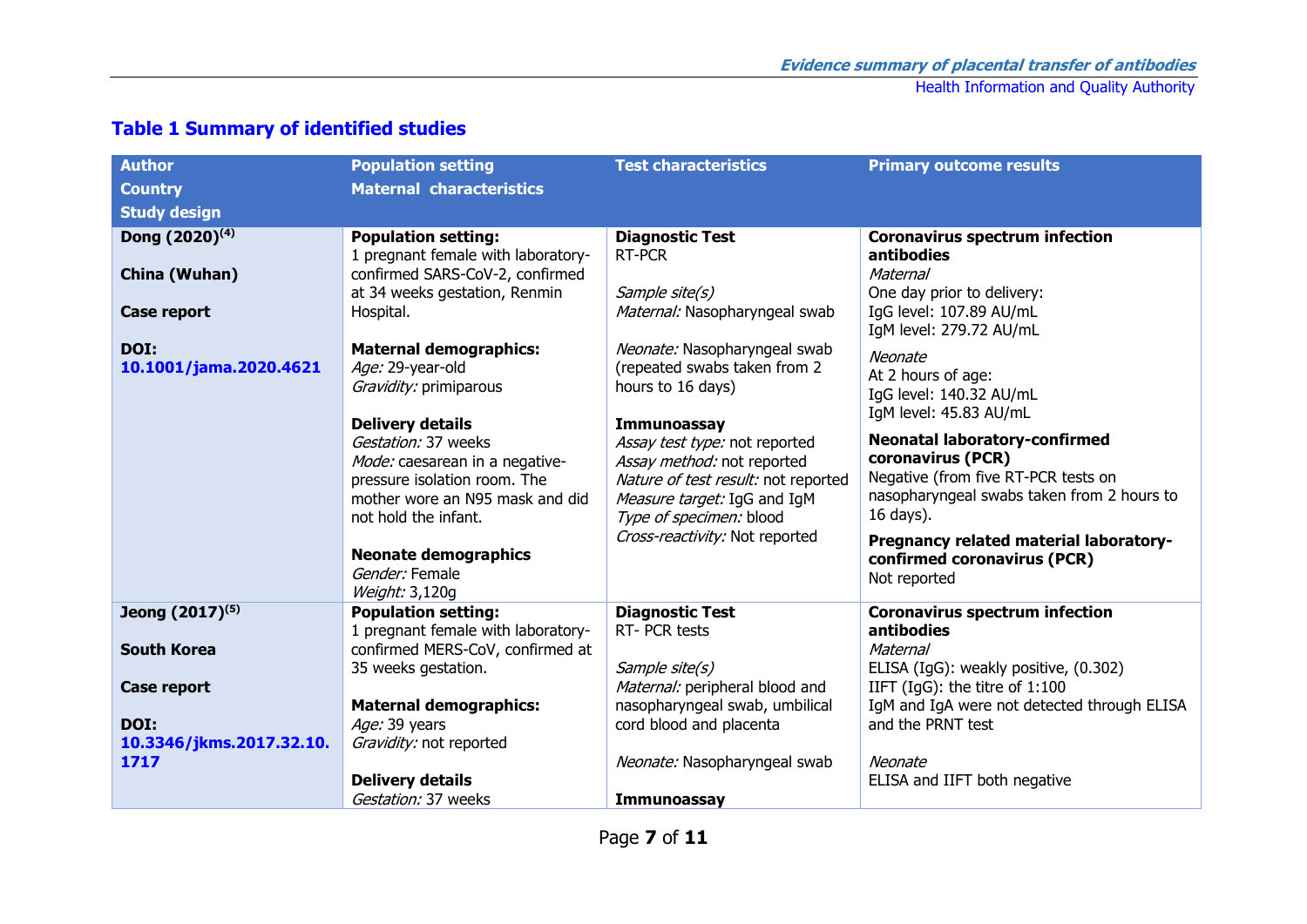|                                   | Mode: emergency caesarean<br>(placental abruption). After<br>delivery, the baby was immediately<br>moved to an airborne infection<br>isolation room.<br><b>Neonate demographics</b><br>Gender: Male<br>Weight: 3,140g | Assay test type: not reported<br>Assay method: enzyme-linked<br>immunosorbent assay (ELISA),<br>indirect immunofluorescence test<br>(IIFT), plaque reduction<br>neutralisation test (PRNT)<br>Nature of test result: not reported<br>Measure target: IgG, IgM, IgA<br>Type of specimen: umbilical cord<br>blood, placenta, blood (serum)<br>Cross-reactivity: Not reported | <b>Neonatal laboratory-confirmed</b><br>coronavirus (PCR)<br>Negative (test conducted 5 days after birth)<br>Pregnancy related material laboratory-<br>confirmed coronavirus (PCR)<br>Umbilical cord blood: negative<br>Placenta: negative |
|-----------------------------------|-----------------------------------------------------------------------------------------------------------------------------------------------------------------------------------------------------------------------|----------------------------------------------------------------------------------------------------------------------------------------------------------------------------------------------------------------------------------------------------------------------------------------------------------------------------------------------------------------------------|--------------------------------------------------------------------------------------------------------------------------------------------------------------------------------------------------------------------------------------------|
| Shek $(2003)^{(1)}$ and           | <b>Population setting:</b>                                                                                                                                                                                            | <b>Diagnostic Test</b>                                                                                                                                                                                                                                                                                                                                                     | <b>Coronavirus spectrum infection</b>                                                                                                                                                                                                      |
| Wong (2004) <sup>(2)</sup>        | 5 pregnant females with laboratory-<br>confirmed SARS-CoV-1.                                                                                                                                                          | RT-PCR                                                                                                                                                                                                                                                                                                                                                                     | <b>antibodies</b><br>Maternal                                                                                                                                                                                                              |
| <b>Hong Kong</b>                  |                                                                                                                                                                                                                       | Sample site(s)                                                                                                                                                                                                                                                                                                                                                             | SARS-CoV antibody titre $>100: 3/5 (60%)$                                                                                                                                                                                                  |
|                                   |                                                                                                                                                                                                                       |                                                                                                                                                                                                                                                                                                                                                                            |                                                                                                                                                                                                                                            |
|                                   | <b>Maternal demographics:</b>                                                                                                                                                                                         | Maternal: maternal stool samples                                                                                                                                                                                                                                                                                                                                           | $2/5$ (40%) not reported                                                                                                                                                                                                                   |
| <b>Case series</b>                | Age: 27 to 34 years                                                                                                                                                                                                   | $(n=2)$ ; nasopharyngeal aspirates                                                                                                                                                                                                                                                                                                                                         |                                                                                                                                                                                                                                            |
|                                   | Gravidity: Not reported                                                                                                                                                                                               | $(n=1)$ ; maternal stool,                                                                                                                                                                                                                                                                                                                                                  | Rise in paired acute and convalescent SARS-                                                                                                                                                                                                |
| <b>DOI Shek:</b>                  |                                                                                                                                                                                                                       | cerebrospinal fluid, and peritoneal                                                                                                                                                                                                                                                                                                                                        | CoV antibody titre: 2/5 (40%)                                                                                                                                                                                                              |
| doi.org/10.1542/peds.112.         | <b>Delivery details</b>                                                                                                                                                                                               | fluid $(n=1)$ ; throat and nasal                                                                                                                                                                                                                                                                                                                                           | Patient 1:                                                                                                                                                                                                                                 |
| 4.e254                            | Gestation: 26 to 32 weeks                                                                                                                                                                                             | swabs $(n=1)$ .                                                                                                                                                                                                                                                                                                                                                            | Acute antibody titres: <1:25                                                                                                                                                                                                               |
|                                   | Mode: 4 (80%) caesarean section,                                                                                                                                                                                      |                                                                                                                                                                                                                                                                                                                                                                            | Convalescent antibody titres: 1:400.                                                                                                                                                                                                       |
|                                   |                                                                                                                                                                                                                       |                                                                                                                                                                                                                                                                                                                                                                            |                                                                                                                                                                                                                                            |
| <b>DOI Wong:</b>                  | 1 (20%) spontaneous preterm                                                                                                                                                                                           | Cord blood, placenta tissue, and                                                                                                                                                                                                                                                                                                                                           | Patient 2:                                                                                                                                                                                                                                 |
| 10.1016/j.ajog.2003.11.01         | labour                                                                                                                                                                                                                | amniotic fluid at or after delivery.                                                                                                                                                                                                                                                                                                                                       | Acute antibody titres: <1:25                                                                                                                                                                                                               |
| 9                                 |                                                                                                                                                                                                                       |                                                                                                                                                                                                                                                                                                                                                                            | Convalescent antibody titres: 1:600.                                                                                                                                                                                                       |
|                                   | <b>Neonate demographics</b>                                                                                                                                                                                           | Neonate: Throat swab, rectal,                                                                                                                                                                                                                                                                                                                                              |                                                                                                                                                                                                                                            |
|                                   | Gender: 3 Male, 2 female                                                                                                                                                                                              | serum, (taken in the first 5 weeks                                                                                                                                                                                                                                                                                                                                         | Neonate                                                                                                                                                                                                                                    |
| <b>Note:</b> While not explicitly | Weight: 975q to 1,985q                                                                                                                                                                                                | of life)                                                                                                                                                                                                                                                                                                                                                                   | Paired acute and convalescent titres:                                                                                                                                                                                                      |
| referenced, it is highly likely   |                                                                                                                                                                                                                       |                                                                                                                                                                                                                                                                                                                                                                            | Patient 1 to $3 = <1:25/<1:25$                                                                                                                                                                                                             |
| that these two case series are    |                                                                                                                                                                                                                       | <b>Immunoassay</b>                                                                                                                                                                                                                                                                                                                                                         | Patient 4: 1:50/1:50                                                                                                                                                                                                                       |
|                                   |                                                                                                                                                                                                                       |                                                                                                                                                                                                                                                                                                                                                                            |                                                                                                                                                                                                                                            |
| reporting on the same five        |                                                                                                                                                                                                                       | Assay test type: not reported                                                                                                                                                                                                                                                                                                                                              | Patient 5: 1:200/1:200                                                                                                                                                                                                                     |
| cases, given the similarity of    |                                                                                                                                                                                                                       | Assay method: ELISA paired acute                                                                                                                                                                                                                                                                                                                                           |                                                                                                                                                                                                                                            |
| demographic characteristics       |                                                                                                                                                                                                                       | (days 1-9) and convalescent                                                                                                                                                                                                                                                                                                                                                | Rise in paired acute and convalescent SARS-                                                                                                                                                                                                |
|                                   |                                                                                                                                                                                                                       | (days 21-23) titres for maternal                                                                                                                                                                                                                                                                                                                                           | CoV antibody titre: 0/5 (0%)                                                                                                                                                                                                               |
|                                   |                                                                                                                                                                                                                       | and neonatal samples                                                                                                                                                                                                                                                                                                                                                       |                                                                                                                                                                                                                                            |
|                                   |                                                                                                                                                                                                                       | Nature of test result. Qualitative                                                                                                                                                                                                                                                                                                                                         |                                                                                                                                                                                                                                            |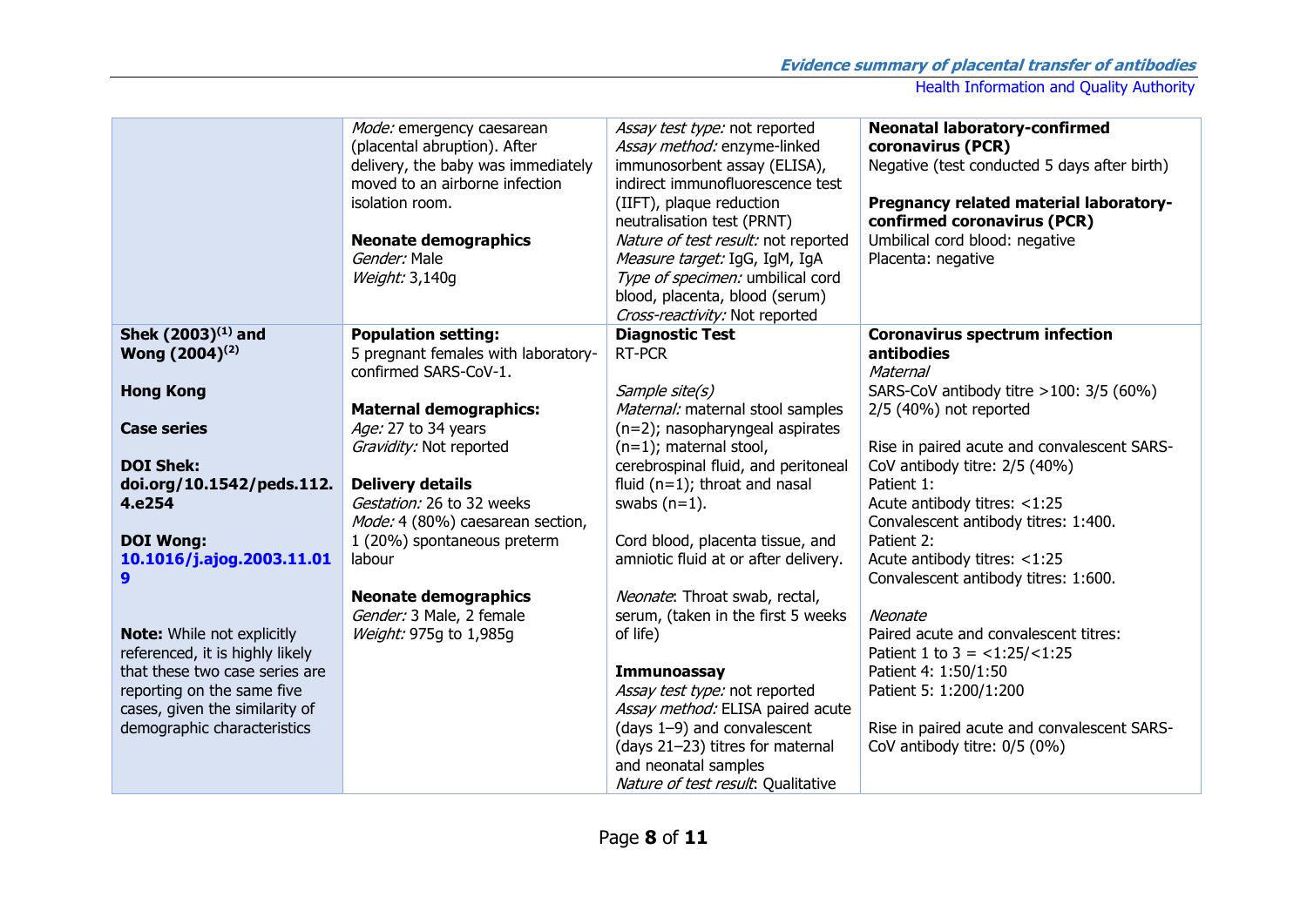|                            |                                                                        | Measure target: immunoglobulin<br>M and G<br>Type of specimen: blood (serum)<br>Cross-reactivity: Maternal viral<br>serology for adenovirus, influenza<br>A and B, parainfluenza type 1 to<br>3, and respiratory syncytial virus<br>were negative. | <b>Neonatal laboratory-confirmed</b><br>coronavirus (PCR)<br>Negative in all samples.<br>Pregnancy related material laboratory-<br>confirmed coronavirus (PCR)<br>Umbilical cord blood: negative<br>Placenta: negative<br>Amniotic fluid: negative<br><b>Other findings of relevance:</b><br>Wong et al. $(2)$ reported on 12 pregnant females<br>admitted to 5 public hospitals with suspected<br>SARS-CoV-1. 5/12 (41.7%) resulted in live<br>deliveries with 7/12 early pregnancy losses.<br>For the full 12 cases the following outcomes<br>were reported:<br>Maternal deaths: 3/12 (25%)<br>Early pregnancy loss: 1<br>Spontaneous miscarriages: 4<br>Abortions: 2 |
|----------------------------|------------------------------------------------------------------------|----------------------------------------------------------------------------------------------------------------------------------------------------------------------------------------------------------------------------------------------------|-------------------------------------------------------------------------------------------------------------------------------------------------------------------------------------------------------------------------------------------------------------------------------------------------------------------------------------------------------------------------------------------------------------------------------------------------------------------------------------------------------------------------------------------------------------------------------------------------------------------------------------------------------------------------|
| Zeng (2020) <sup>(3)</sup> | <b>Population setting:</b>                                             | <b>Diagnostic Test</b>                                                                                                                                                                                                                             | <b>Coronavirus spectrum infection</b>                                                                                                                                                                                                                                                                                                                                                                                                                                                                                                                                                                                                                                   |
|                            | 6 pregnant women with laboratory-                                      | RT-PCR                                                                                                                                                                                                                                             | antibodies                                                                                                                                                                                                                                                                                                                                                                                                                                                                                                                                                                                                                                                              |
| China (Wuhan)              | confirmed SARS-CoV-2, Zhongnan                                         |                                                                                                                                                                                                                                                    | Maternal                                                                                                                                                                                                                                                                                                                                                                                                                                                                                                                                                                                                                                                                |
| <b>Case series</b>         | Hospital.                                                              | Sample site(s)<br>Maternal: Blood at delivery                                                                                                                                                                                                      | Antibodies detected: 6/6 (100%)<br>IgM: 1.39 to 236.6 AU/mL                                                                                                                                                                                                                                                                                                                                                                                                                                                                                                                                                                                                             |
|                            | <b>Maternal demographics</b>                                           |                                                                                                                                                                                                                                                    | IgG: 8.12 to 136.7 AU/mL                                                                                                                                                                                                                                                                                                                                                                                                                                                                                                                                                                                                                                                |
| DOI:                       | Age range: Not reported                                                | Neonate: Blood and throat swab                                                                                                                                                                                                                     |                                                                                                                                                                                                                                                                                                                                                                                                                                                                                                                                                                                                                                                                         |
| 10.1001/jama.2020.4861     | Gravidity: Not reported                                                | at birth                                                                                                                                                                                                                                           | Neonate                                                                                                                                                                                                                                                                                                                                                                                                                                                                                                                                                                                                                                                                 |
|                            |                                                                        |                                                                                                                                                                                                                                                    | Antibodies detected: 6/6 (100%)                                                                                                                                                                                                                                                                                                                                                                                                                                                                                                                                                                                                                                         |
|                            | <b>Delivery details</b>                                                | <b>Immunoassay</b>                                                                                                                                                                                                                                 | IgM range: 0.16 to 39.6 AU/mL                                                                                                                                                                                                                                                                                                                                                                                                                                                                                                                                                                                                                                           |
|                            | Gestation: Not reported                                                | Assay test type: not reported                                                                                                                                                                                                                      | IgG range: 7.25 to 125.5 AU/mL                                                                                                                                                                                                                                                                                                                                                                                                                                                                                                                                                                                                                                          |
|                            | Mode: 6 (100%) caesarean section.                                      | Assay method: not reported                                                                                                                                                                                                                         |                                                                                                                                                                                                                                                                                                                                                                                                                                                                                                                                                                                                                                                                         |
|                            | All mothers wore masks, and all<br>medical staff wore protective suits | Nature of test result: not reported                                                                                                                                                                                                                | IgG and IgM higher than the normal level (<10<br>$AU/mL)$ : 2                                                                                                                                                                                                                                                                                                                                                                                                                                                                                                                                                                                                           |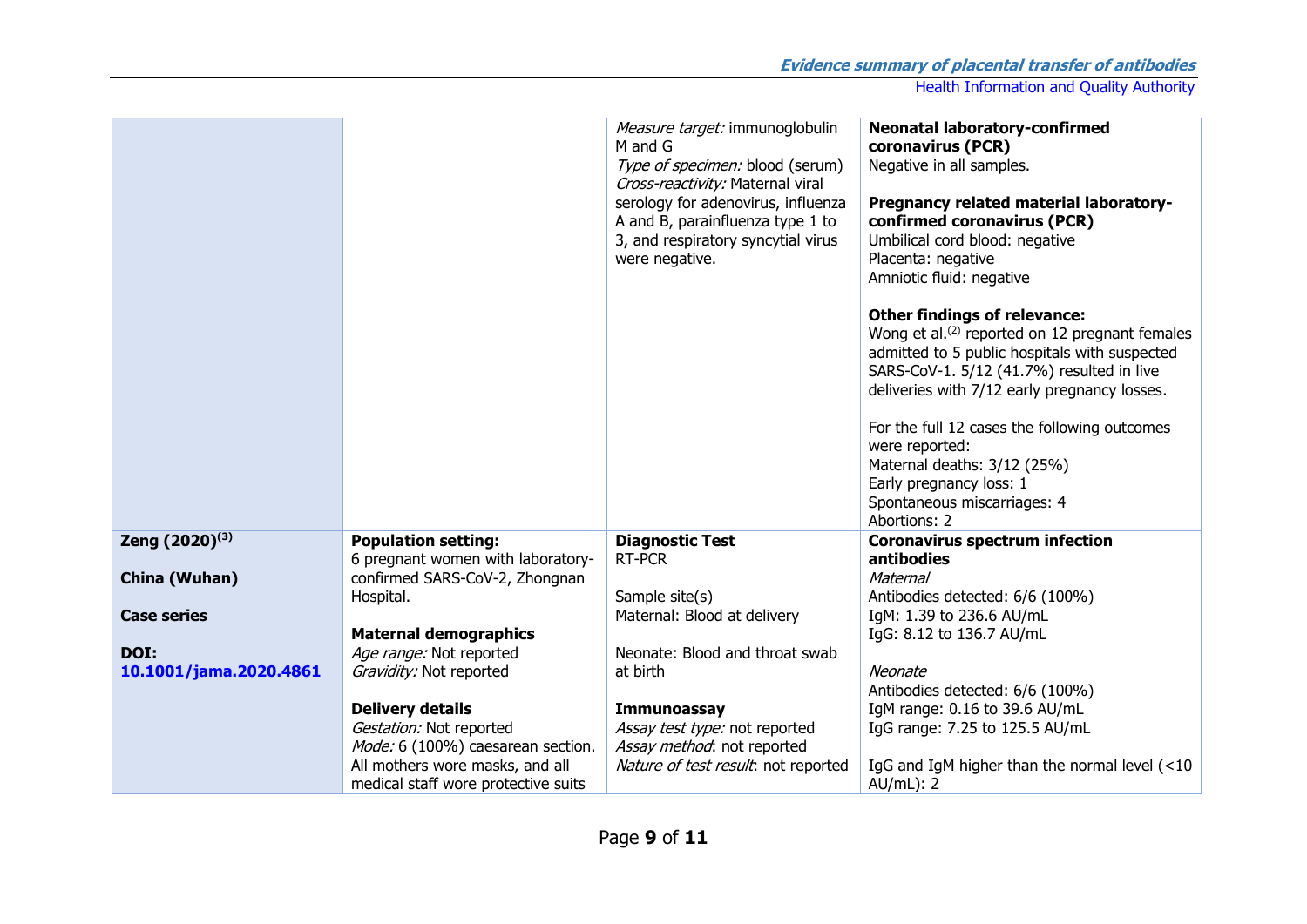| <b>Neonatal laboratory-confirmed</b>   |
|----------------------------------------|
|                                        |
|                                        |
| Pregnancy related material laboratory- |
| confirmed coronavirus (PCR)            |
|                                        |